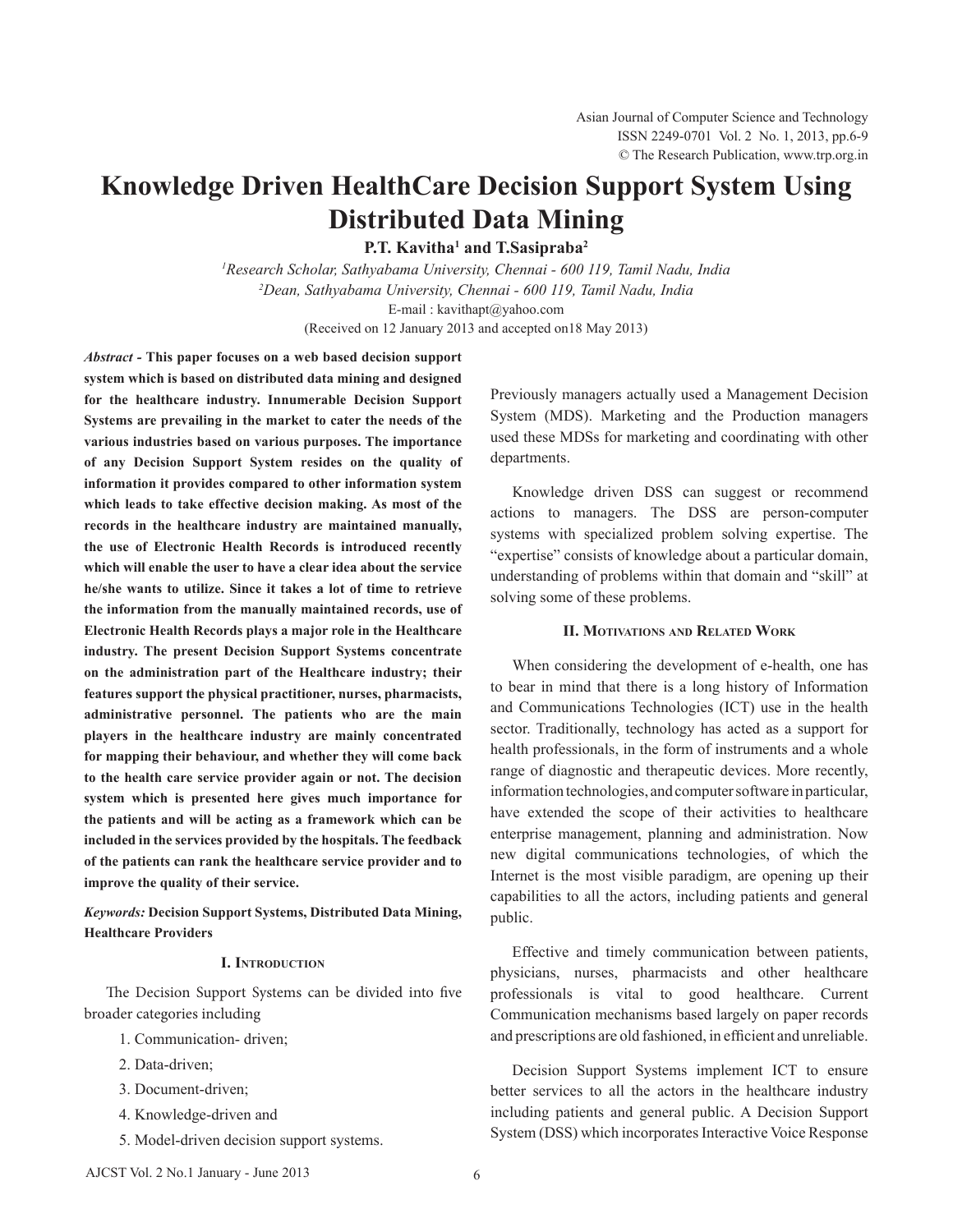System (IVRS) to collect information from health workers through their mobiles, software modules to update data from IVRS to Database server automatically.

A Model Driven Decision Support system that facilitates load balancing and decentralization to strengthen primary health care services within a geographical region and in manpower and equipment requirement planning, based on patient load, instead of fixed administrative guide lines.

Medical Diagnosis by learning pattern through the collected data of diabetes, hepatitis and heart diseases and to develop intelligent medical decision support systems to help the physicians.

Healthcare providers and Governments have no choice but to meet healthcare demands for future citizens and the application of e-health is therefore fundamental.

A Health care delivery model based on mobile technology as an information transmission tool between rural patients and centrally located providers, using trained intermediaries as a local facilitators, entrepreneurs and health activists[5].

A Health care system which collects diagnosis patterns classifies them into normal and emergency terms and declares emergency by comparing the two data groups and suggests methods to analyze and model patterns of patients' normal and emergency status.

 A Clinical decision support system to healthcare practitioners in rural or remote areas for young infants.

The challenge, as much of our time as of times to come, is to ensure that these new possibilities (which new technologies make available to us) are disseminated and distributed as widely as possible, serve to improve the quality of life and well being of the general public and, lastly, help reduce imbalances and inequalities in society while favouring the development of the economy. In brief it is a, matter of advancing, not merely towards a better interconnected but rather towards a better integrated world.

The work presented aims at establishing a novel paradigm for an intelligent and interactive one, which is capable of estimating the user's health status and which can provide alerts and information regarding the current status and context of the user, as well as regarding alarming health trends.

Autonomous, reactive and proactive intelligent agents provide an opportunity to generate end user oriented, packaged, value added decision support / strategic planning services for healthcare professionals as managers.

The decision support system is representing the interconnected and integrated world of healthcare.

 These existing approaches for Distributed Data Mining suffer from one or more of the following disadvantages:

- 1. All the healthcare management systems resemble hospital management systems;
- 2. Importance has been given to the administration procedures and implementations;
- 3. Many healthcare decision support system need to be interconnected to ensure information exchange. Interconnectivity increases exposure of risk of damage, loss and fraud. Security and privacy of patient's information are concerns of all healthcare organizations;
- 4. Some Decision Support Systems depend on the doctors.

Clinical Decision Support tool was designed to complement Village Health Centre's cognitive abilities to collect comprehensive clinical information and assist local decision making. An efficient use of bandwidth allowed the data to be populated on a web based EMR that could be remotely accessed and served by doctors.

The scope of e-health applications includes different lines of development, which can be classified as

- a. Information Services
- b. E-Commerce
- c. Electronic Connectivity and Messaging
- d. Online Computer Software Application
- e. Medical Service

The proposed system has an unique feature is to offer embedded decision support. The Decision Support System mines higher level of information or knowledge from the relational databases. The DSS will monitor several patients and a large amount of data will be created for each customer.

The Decision Support System is the main tool in medical service to cater the needs of the target groups. The target groups for e-health applications can be divided into the elderly, chronically infirm and patients and general public. The patients and general public can be empowered by internet, can be motivated to use the Decision Support System that can enable such targets to get medical assistance and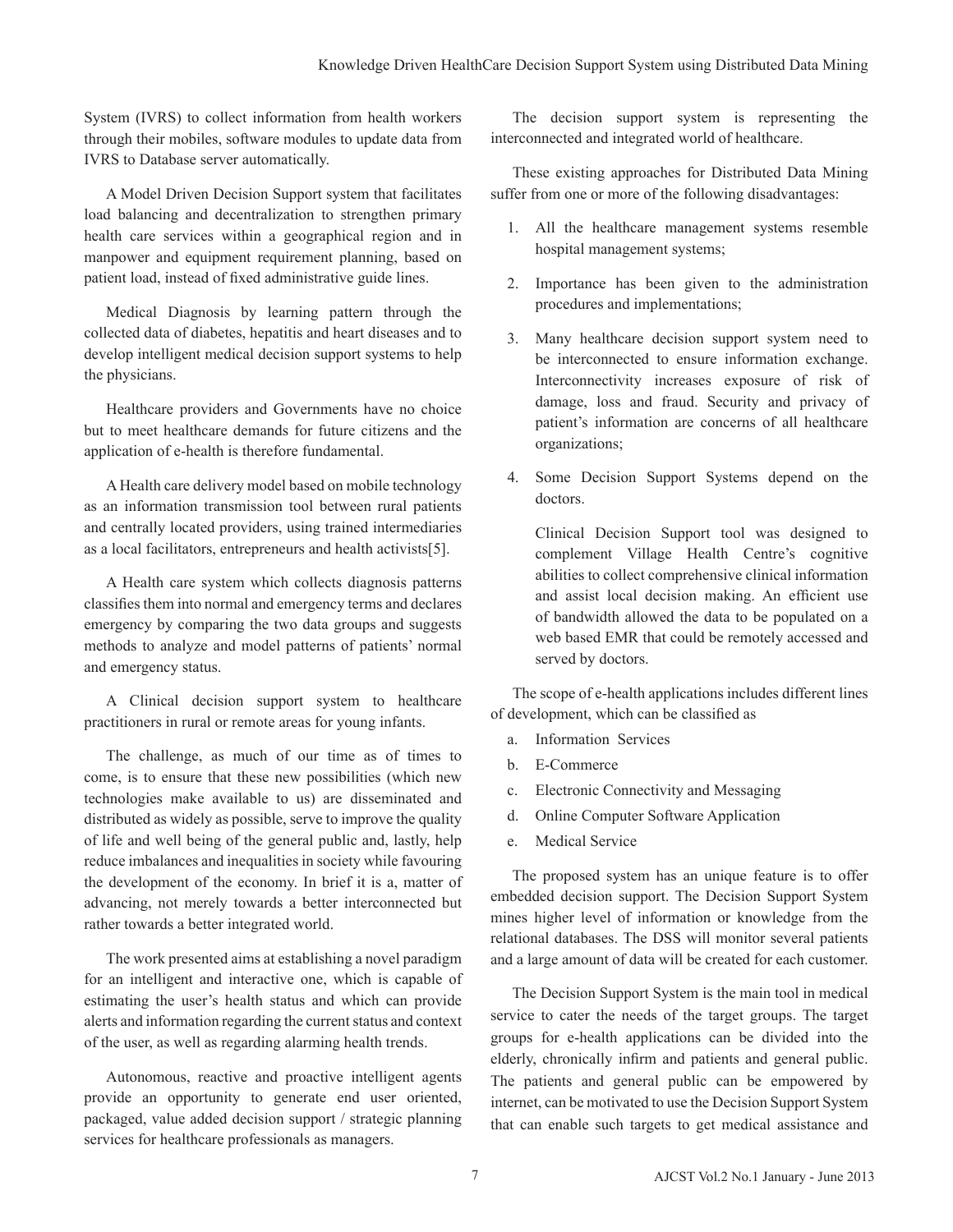better decision making. The added feature of the proposed system is the ranking of healthcare service providers using the feedback obtained from the patients.

# **III. Proposed Work**

Moving a step further, early detection and diagnosis of critical health changes could enable prevention of most of these problems, saving billions of dollars annually.

 Knowledge from distributed sites is extracted in the form of association rules. Based on the types of values, the association rules can be classified into two categories:

 Example:

 Boolean Association Rules: Keyboard à Mouse [Support  $= 6\%$ , confidence  $= 70\%$ ]

Quantitative Association Rules:  $(Age = 26 \dots 30)$   $\rightarrow$  $(Cars = 1, 2)$  [Support =  $3\%$ , confidence =  $36\%$ ]

Association Rule mining is employed here using KDD algorithm. The unifying goal of the KDD algorithm is to extract knowledge from data in the context of large databases.

The proposed Decision Support System employs the above said algorithm and the ranking methodology is further included to rank the Healthcare Service Provider.

Formal inputs like name, age, symptoms, and preferences will be filled in the entry form which is available on web. Once the patient filled the application form, a Patient Identity Number will be created. The patient or the general public can get the information regarding their diseases, treatments etc.

It is requested that after getting the service from the health care service provider, the patients should give their feedback. Based on the feedback from the patients the ranking will be implemented.

The ranking of the healthcare service provider can provide the following:

- a. To know the satisfaction level of the patients who utilize the services;
- b. To improve the quality of service in the healthcare industry using the patient's feedback;
- c. To inculcate the changes based on the patient's feedback to redesign the services;
- d. To increase the number of patients who visited the decision support system and to improve the database;



Fig. 1 Details of the Input

- e. To help the general public for providing information regarding the diseases and treatments;
- f. To help the allied industries of the healthcare industries like Insurance, Medical Tourism, Pharmaceuticals etc to know the behaviour of the customers/patients so as to cater them with their improved services.

Since our proposed system concentrates on the above points, it can be effectively implemented in rural areas where medical facilities are not in abundant. Scarcity of doctors, nurses, and the inability of the healthcare service provider regarding the quality services lead the designing of the Decision Support System like this.